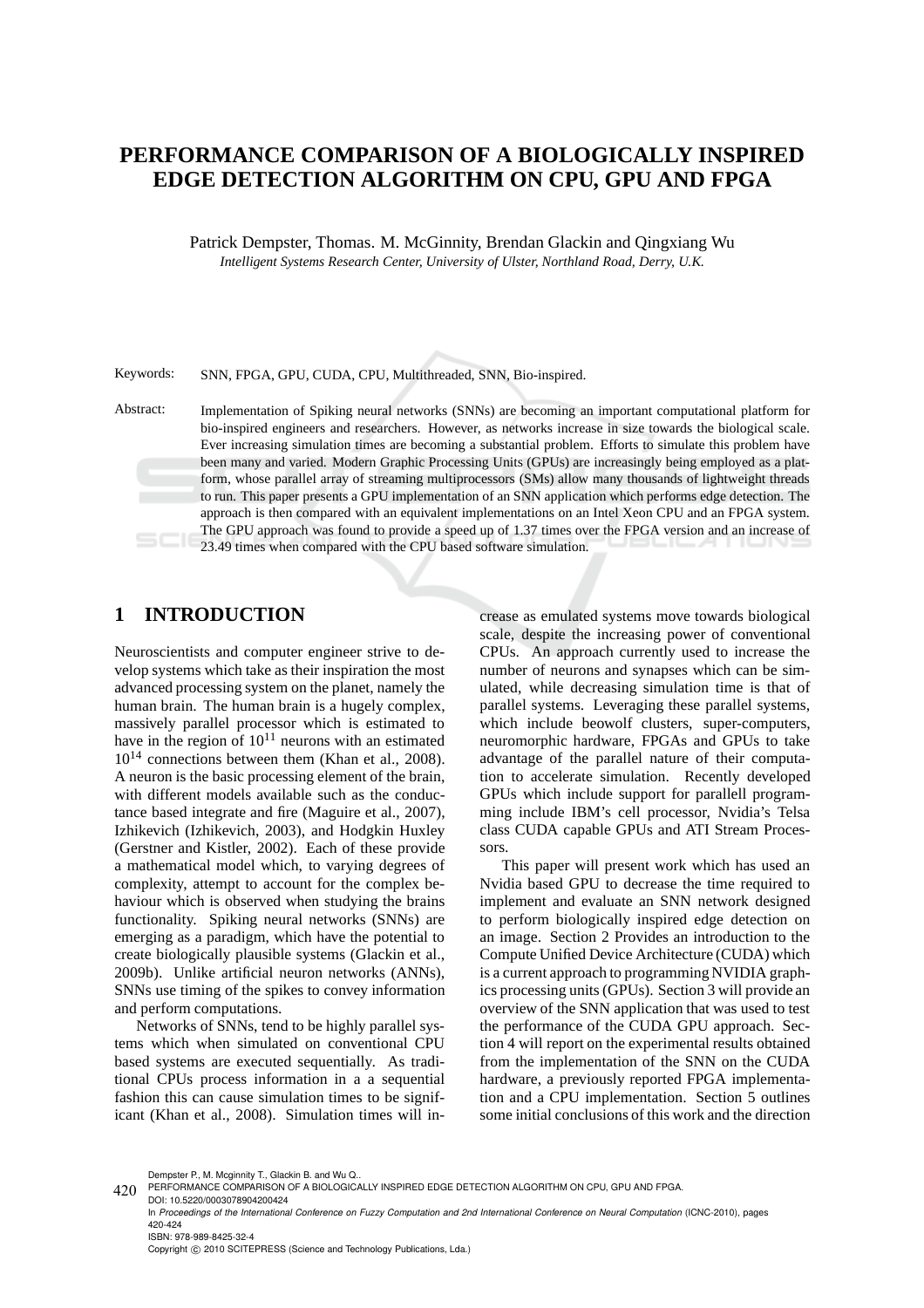of further research which will use GPU based CUDA programming to explore large scale SNNs, using different bio-inspired neuron models.

## **2 TESLA GPU'S AS A PLATFORM FOR PARALLEL PROCESSING**

Graphics Processing Units (or GPUs) are a hardware unit traditionally used by PCs to render graphics information to the user. The information presented by displays has evolved as the power of GPUs has increased, from the early PC systems which provided an almost typewriter class monotone display to immersive 3D displays found in advanced workstation PCs today. This evolution has lead to the design, by Nvidia, of modern graphics cards which are in essence massively multi-threading processors with high memory bandwidth (Kirk and Hwu, 2010). The power of GPU has traditionally been used to improve the appearance of the GUI in computer systems and to improve the visual quality of games. However, as interest with in research communities has evolved to harness the power of parallel systems, GPUs have been seen as a way to bring huge amounts of processing power to an individual desktop. Nvida have responded by developing the Compute Unified Device Architecture (CUDA) which allows programmers to better leverage the parallel processing capability of GPUs. In turn this has allowed GPUs to claim a place within the high performance computing family of systems and also lower the cost of entry from thousands of pounds to hundreds of pounds.

As a result of the evolution of high performance graphics systems, there are available Nvidia GPUs whose characteristics allow for the parallel execution of multiple thousands of lightweight threads. Researchers are currently working on ways to harness the power of these lightweight threads, so that they may be used to simulate many thousands of neurons on a GPU (Nageswaran et al., 2009).

Nvidia GPUs which can be programmed using the CUDA, framework typically contain arrays of Streaming Multiprocessors (SMs), with upto 30 SMs available on the largest Nvidia Telsa devices. This capability is paired with upto 4GB of memory, which results in super computer class performance on desktop PCs. Each of the Streaming Multiprocessors available in a Telsa GPU typically contain, eight floating point Scalar Processors (SPs), a Special function unit (SFU), a multi-threaded instruction unit, 16KB shared memory which can be managed by the user, and 16KB of cache memory. GPU also contain a hardware scheduling unit which selects which group of threads (in Nvidia terminology this is called a 'warp' of threads) to be run on the SM. If a single thread within the warp requires access to data which is held in external memory then the hardware scheduling unit can mark another warp of threads to run on the SM, while the data for the thread in the first group is retrieved from external memory, thus helping to mask the memory access time and improve overall performance.

### **3 SNN ARCHITECTURE FOR EDGE DETECTION**

In order to evaluate the potential for simulation performance improvements which may be obtainable when using GPUs as an acceleration platform, an application in emulating neural networks was required. The application which was selected for comparison was the 'SNN for edge detection application' previously reported by (Wu et al., 2007). This application has been subsequently implemented on a field programmable gate array (FPGA), system which is a powerful parallel hardware environment. When combined with a powerful novel reconfigurable architecture (Glackin et al., 2009a), this architecture showed impressive speed increases. Over an order of magnitude speed increase was recorded increase over a similar CPU based implementation of the SNN edge detection application when running on a Intel Xeon class processor. The SNN architecture of this application will now be briefly described in the rest of this section.

The principle upon which the SNN application was designed is to use receptive fields tuned to up, down, left, right orientations to detect the edges contained within the SNN input image.

As can be seen in figure 1 the edge detection application contains a number of 'layers'. In 'Receptor layer' each node represents the current value obtained when converting the pixel value at the corresponding location in the input image. Each value in this layer is then forwarded on to the intermediate layer 'N', via 5*x*5 receptive field (RF) weight distributions, such that one excitatory and one inhibitory field is formed for each orientation direction and are labelled as '∆' and 'X' respectively. Thus, eight RF orientations were used RF  $_{up\_exc}$ , RF<sub>up\_inh</sub>, RF<sub>down</sub>  $_{exc}$ ,  $RF<sub>down\_inh</sub>, RF<sub>left\_ink</sub>, RF<sub>left\_exc</sub>, RF<sub>right\_inh</sub>, RF<sub>right\_exc</sub>.$ Figure 2 shows the weight distribution matrices for each of the orientation selective receptive fields.

As indicated in figure 3, there are 50 RF connections from each input pixel in the 'Intermediate' (figure 1) layer. Each value in the input layer  $(x,y)$  is con-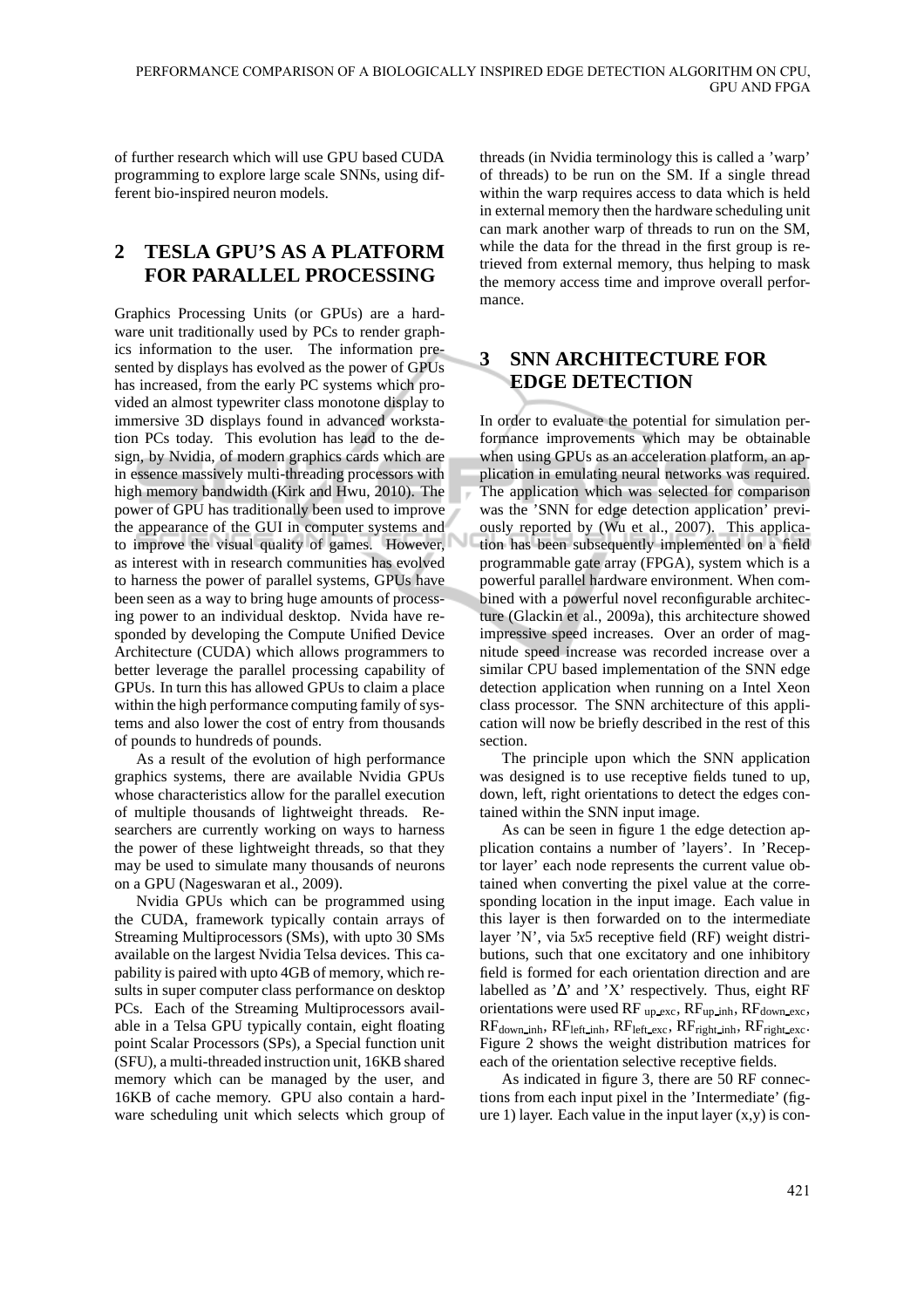

Figure 1: SNN Model for Edge Detection (Wu et al., 2007).



Figure 2: RF edge orientated weight distributions (Glackin et al., 2009a).



Figure 3: SNN architecture for edge detection (Glackin et al., 2009a).

nected to the layer (x,y) while being combined with the neighbouring pixels via the 5x5 matrix.

In order to generate the final output layer which represents the output image, each intermediate layer  $N_{1...4}$  is overlaid. Thus, each pixel in the final output layer represents the number of times that each of the neurons in an intermediate layer produced an output spike during the simulation period.

This section of the paper has given the reader a general overview of the SNN edge detection architecture which has been implemented for comparison purposes. A significantly more detailed and comprehensive description of the SNN application has been presented (Wu et al., 2007).

### **4 RESULTS**

The conductance based integrate and fire model for spiking neurons has been used. For a detailed description of the conductance based model the reader is referred to (Maguire et al., 2007).



Figure 4: Input image.

In order to test the GPU implementation against the FPGA and CPU software implementations it was necessary to select the same input image as has been used previously ie the well known, 'Lena' image. The actual 'Lena' image shown in figure 4 which was used has a resolution of 512*x*512 pixels, which when applied to the SNN edge detection application requires  $1.05x10<sup>6</sup>$  conductance based integrate and fire neurons and  $52.4x10^6$  synapse's.

Begin

```
Load input image
Determine image size
Convert pixel values
Apply RF field
Allocate and initialise memory on GPU
Copy to the GPU
For each timestep do,
    <<< Execute Orientation
                    Selective kernels >>>
Execute Output stage kernel
Copy output data from the GPU
Free GPU memory
Save output image
```
End

Outlined above is the basic implementation flow for the SNN application. As can been seen there are a number of steps which will only be executed once during the lifetime of the program and in terms of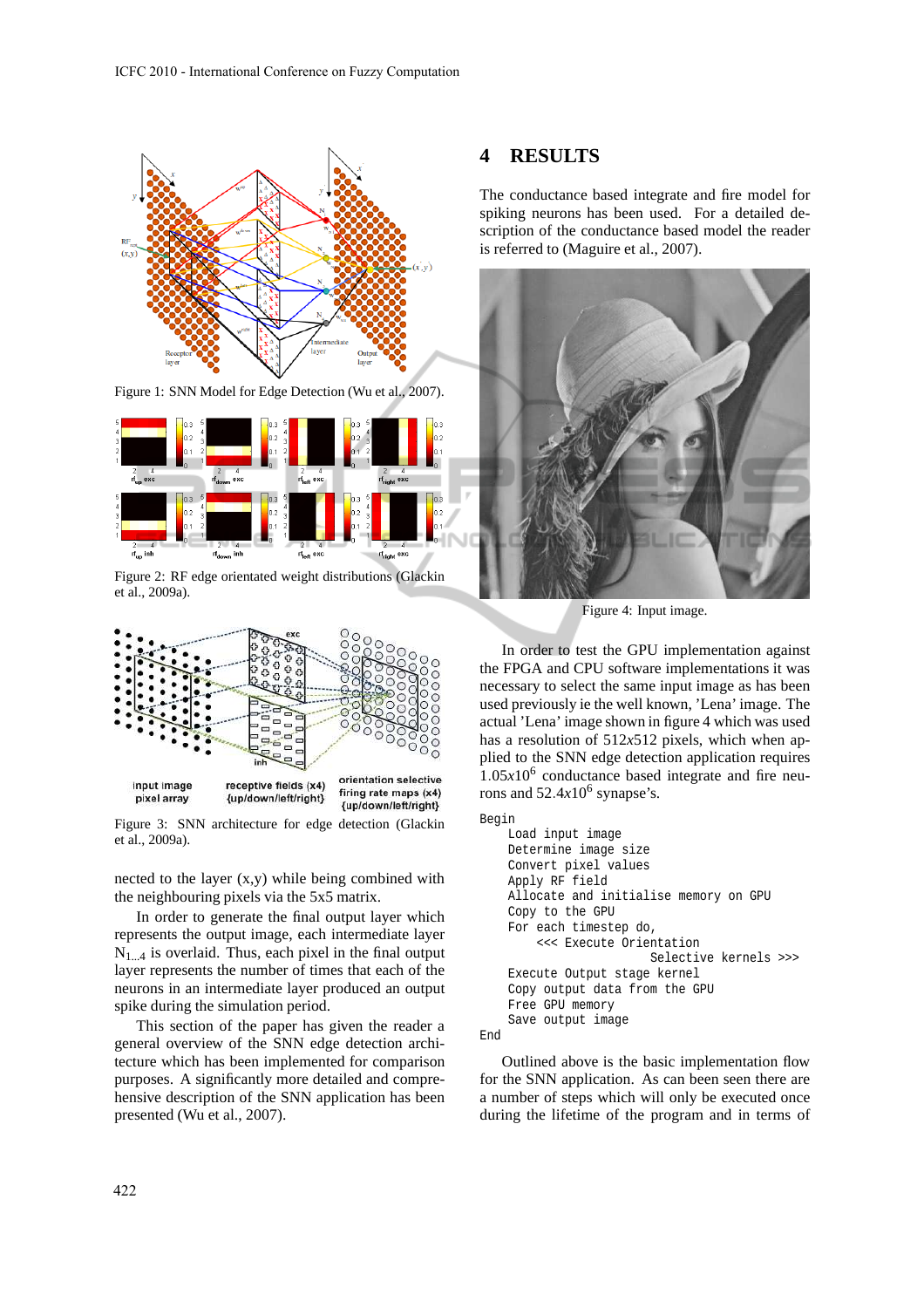time spent implementing versus performance gained, they where not considered as initial targets for the optimization effort. However, as the intermediate (Orientation Selective) section of the code is executed at every time step and the spiking neurons can typically take advantage of parallel platforms, this element of the algorithm was deemed a good target for the optimization effort. For each of the eight orientation selective maps discussed in section 3, a CUDA kernel was implemented. The SNN application was then profiled on a standard desktop PC which contained an Nvidia C1060 card with 4GB of DDR3 memory and 240 scalar processors. As shown in Table 1 the GPU was able to provide a 23.49 times speed increase over CPU version and a 1.37 times increase over the FPGA version.

| Table 1: SNN simulation times using $512x512$ image. |  |  |  |  |  |
|------------------------------------------------------|--|--|--|--|--|
|------------------------------------------------------|--|--|--|--|--|

| Implementation     | Computation time   Speed up |        |
|--------------------|-----------------------------|--------|
| Nvidia C1060       | 5.109 Secs                  | n/a    |
| FPGA Platform      | 7 Secs                      | 1.37x  |
| Intel Xeon 2.6 Ghz | $120$ Secs                  | 23.49x |



Figure 5: Output image.

The approach used to validate the GPU based implementation was to compare the output image shown in figure 5 with the equivalent image produced by the FPGA and CPU implementations. When the output images where compared both visually and programmatcially they where found to be identical.

Additionally once the implementations where evaluated and found to produce identical output results, it was decided to increase the number of neurons which would be simulated. However, due to



Figure 6: CPU v GPU simulation times.

memory limitations on the FPGA it wasn't possible to simulate the increased network sizes. Figure 6 shows the simulation runtime times as the number of neurons was increased from approximately 1 Million to 16.8 Million. As can deduced from the graph even with the GPU simulating 16.8 million neurons, the simulation time is still only around 65% of the time required for 1 million neurons on a CPU.

**JOLOGY PUBLICATIONS** 

### **5 CONCLUSIONS**

The edge detection algorithm described in (Wu et al., 2007) has been reimplemented using a C1060 based card from the NVIDIA family of graphic processing units, using the CUDA API as the programming model. The NVIDIA GPU approach has been show to provided a speed-up of 23.49 times over the Intel Xeon CPU based implementation as reported (Glackin et al., 2009a) and a performance improvement of 1.37 times when compared with the novel custom FPGA platform reported in (Glackin et al., 2009a).

Further work will investigate further reducing the runtime while increasing the size of the image that can be processed and thus increasing the number of neurons required for implementation, as well as exploring both improved SNN architectures and more complex neuron models such as the Hodgkin Huxley model (Gerstner and Kistler, 2002) and the Izhikevich model (Izhikevich, 2003). The more complex biologically plausible models have not been as widely used within the bio-inspired application area, due to the computationally expensive nature of their implementation. It is hoped that the massive computational power provided by the Tesla Nvidia GPU processing platform can be leveraged to allow engineers a greater range of exploration within this challenging and exciting research area.